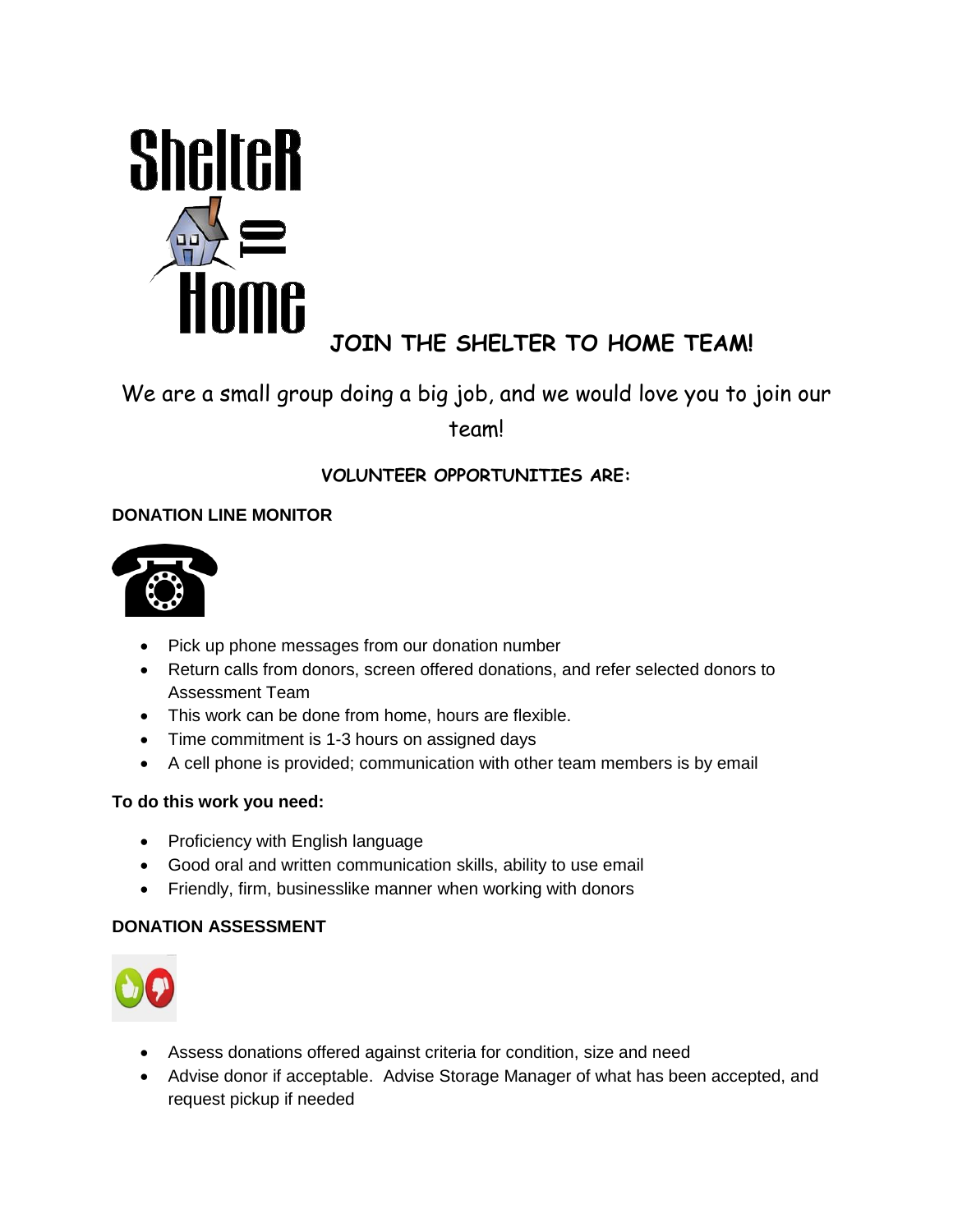• Time Commitment is 2-4 hours on assigned day, depending on number of assessments done.

#### **To do this job you need:**

- ability to use email, good written and oral communication,
- strong English language skills,
- tactful, friendly, but firm and businesslike manner.

#### **Requires the use of own transport when visiting donors. Assessors work in teams of 2**

## **SORTING**



- Working as part of a team, unpack donated household items, assess condition, and stow on shelves
- Dispose of unsuitable items
- Time Commitment: 2 hours /week; time of day and day of week arranged by sorting team members

#### **To do this job you need:**

- Ability to do light lifting
- Proficiency with email and texting

**Work is done at our storage facility, so would require ability to get to facility located near Bewicke and Marine Drive**

#### **CLIENT SERVICES**



This job involves receiving client referrals from North Vancouver agencies, interviewing clients to determine their list of furniture and household goods needs, working with them to choose items from our inventory, and overseeing their pickups from the storage.

Time Commitment: 2-4 hours per client

#### **To do this job you need:**

 Willingness and ability to work patiently, firmly, kindly and with compassion with clients who are struggling with difficult life circumstances